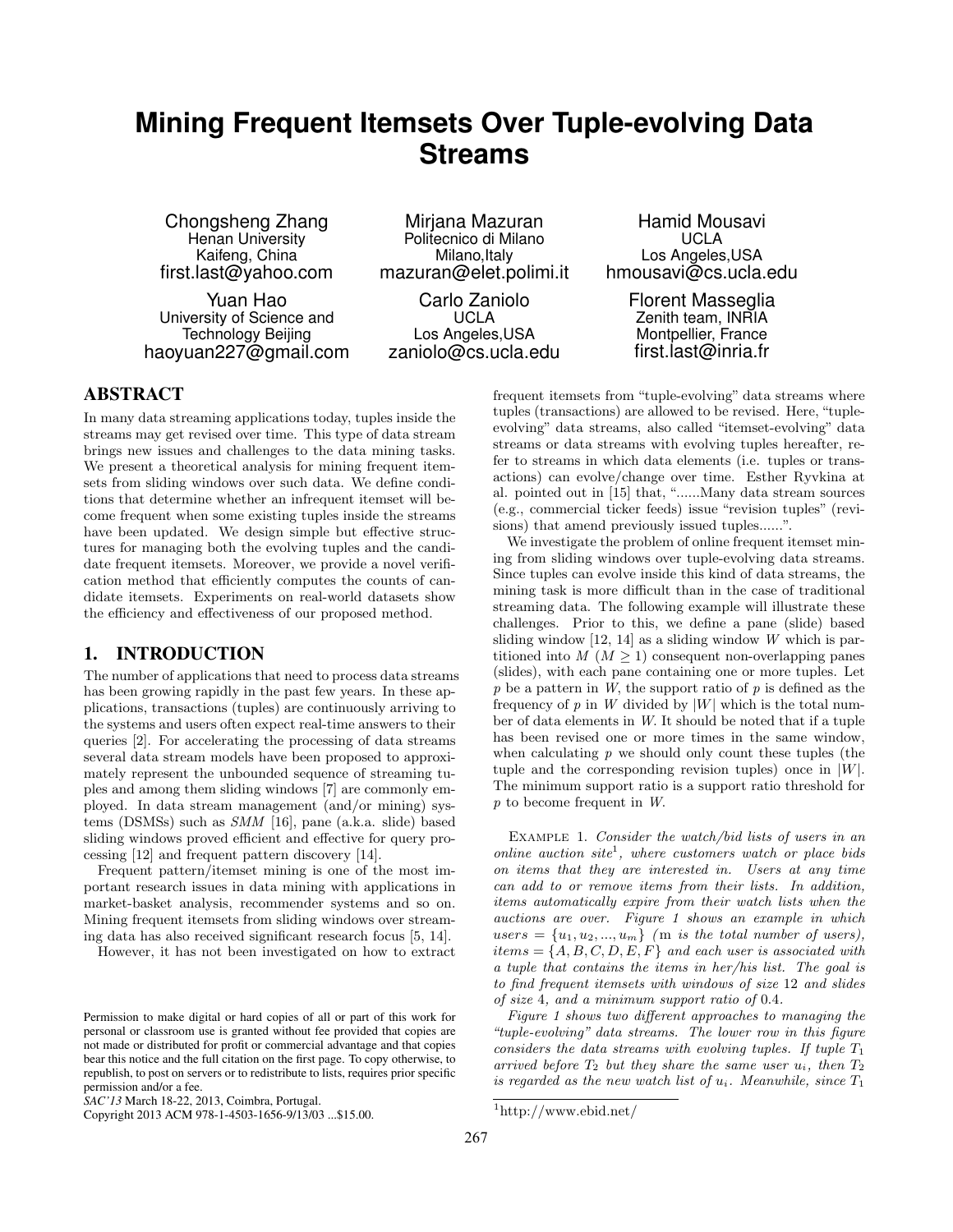

Figure 1: Motivating Example

no longer represents the current watch list of  $u_i$ , we delete it and decrease the counts of the itemsets that are related to it. The first sliding window in the figure contains all distinct users. We can extract  $AC$  and  $BE$ , which are frequent in this window. The first window then moves to the second window with the arrival of a new slide, which contains two tuples whose users  $u_8$  and  $u_{10}$  already exist. Thus, we delete the two old tuples, us and  $u_{10}$ , then re-compute the frequencies of itemsets in the new window. We find that itemset AC is no longer frequent, while AE has become frequent. Similarly, when a new slide containing existing users  $u_{11}$  and  $u_{13}$  arrives in the third window, we delete their old tuples. We discover that BE remains frequent, while AB and CE become frequent.

Now let us consider the upper row in Figure 1, where a traditional sliding window approach is used that considers every tuple as a new one (tuple revisions are ignored). In the sec- $\it{ond\ window},$  where  $u_8$  and  $u_{10}$  have two tuples each, one is obsolete and the other is current. Itemset AC is incorrectly reported as frequent because all tuples were inappropriately considered as being independent. Similarly, in the third window, CE is not reported as frequent because the old tuples of  $u_{11}$  and  $u_{13}$  were considered when computing the counts of the itemsets.

As shown in Example 1, the method in the lower row of Figure 1 always allows correct discovery of frequent itemsets while the method in the upper row does not. However, the method in the lower row requires re-computation of the counts of itemsets over the whole window. This is very costly hence an efficient method is needed.

There are two models for dealing with revised tuples when mining frequent itemsets from sliding windows over tupleevolving streams. One model is to update the content of the tuple inside the same slide that previously contained the tuple. The other model is to first remove the old tuple from the slide where it was previously, then add the revised tuple to the new slide of the streaming data. Both models are reasonable depending on the needs of the applications.

In this paper, we adopt the latter model, hereafter referred to as revision model, simply because we consider the revised tuple as a new tuple in the stream.

It is worth noting that a lot of the data (e.g. Web usage data) for mining and management are similar to tupleevolving data streams. But existing methods often assume that the raw data has been preprocessed before pattern discovery. For instance, in Web usage mining, identifying users and user sessions, and defining transactions are both needed before association rule mining [6]. However, these first data preparation then pattern discovery methods are offline approaches thus can not be utilized to online extract frequent itemsets from tuple-evolving data streams.

#### 1.1 Contributions

We discuss the idea of mining frequent itemsets from tupleevolving data streams. The novelty lies with the "evolution" of tuples that may get amended over time. We prove that in streams without evolving tuples slide-infrequent itemsets cannot be window-frequent. Then we show through examples that in the more general case of itemset-evolving streams, slide-infrequent itemsets actually can be windowfrequent, even if we consider frequentness separately among the new and updated partitions of an updated slide. We next define conditions in which it can be guaranteed that an itemset is window-infrequent, based on previous slideinfrequentness and low enough support in the new slide.

We suggest two tree structures to maintain the evolving tuples and candidate frequent itemsets, respectively, of the sliding window, and describe the update procedures during data evolution. We develop a strategy to help prune the unpromising itemsets, we also present a theorem to prove the correctness of this strategy. We next design an efficient verifier which scans the two tree structures and produces the frequent itemsets. We prove that frequent itemsets found by this verifier are complete and exact.

Our experiments on two real datasets, one with tuple revisions and one without tuple revisions, show that our method outperforms a well-known algorithm DTV-DFV [14] and a naive method without using more memory.

The rest of the paper is organized as follows. We discuss related work in Section 2. In Section 3, we give the theoretical evidence that supports our chosen model for dealing with the revised tuples. We introduce our data structures in Section 4. In Section 5, we present our approach to mining frequent itemsets in tuple-streaming streams. We evaluate the proposed method in Section 6 and draw the conclusions in Section 7.

#### 2. RELATED WORK

Streaming Frequent Itemset Mining. Landmark window model and sliding window model are two basic models usually adopted in the literature to manage streaming data. Here we focus on related works using sliding window models.

 $estWin$  is an approximate method that maintains significant (candidate) itemsets in a common prefix lattice structure, where each node represents an itemset while an edge between nodes denotes a subset relationship [4]. Frequent itemsets are selected from the lattice only when mining results are requested.

Moment [5] is an algorithm for mining closed frequent itemsets. It stores all itemsets (frequent or not) in a FPtree-like structure  $(CET)$  and updates them when a new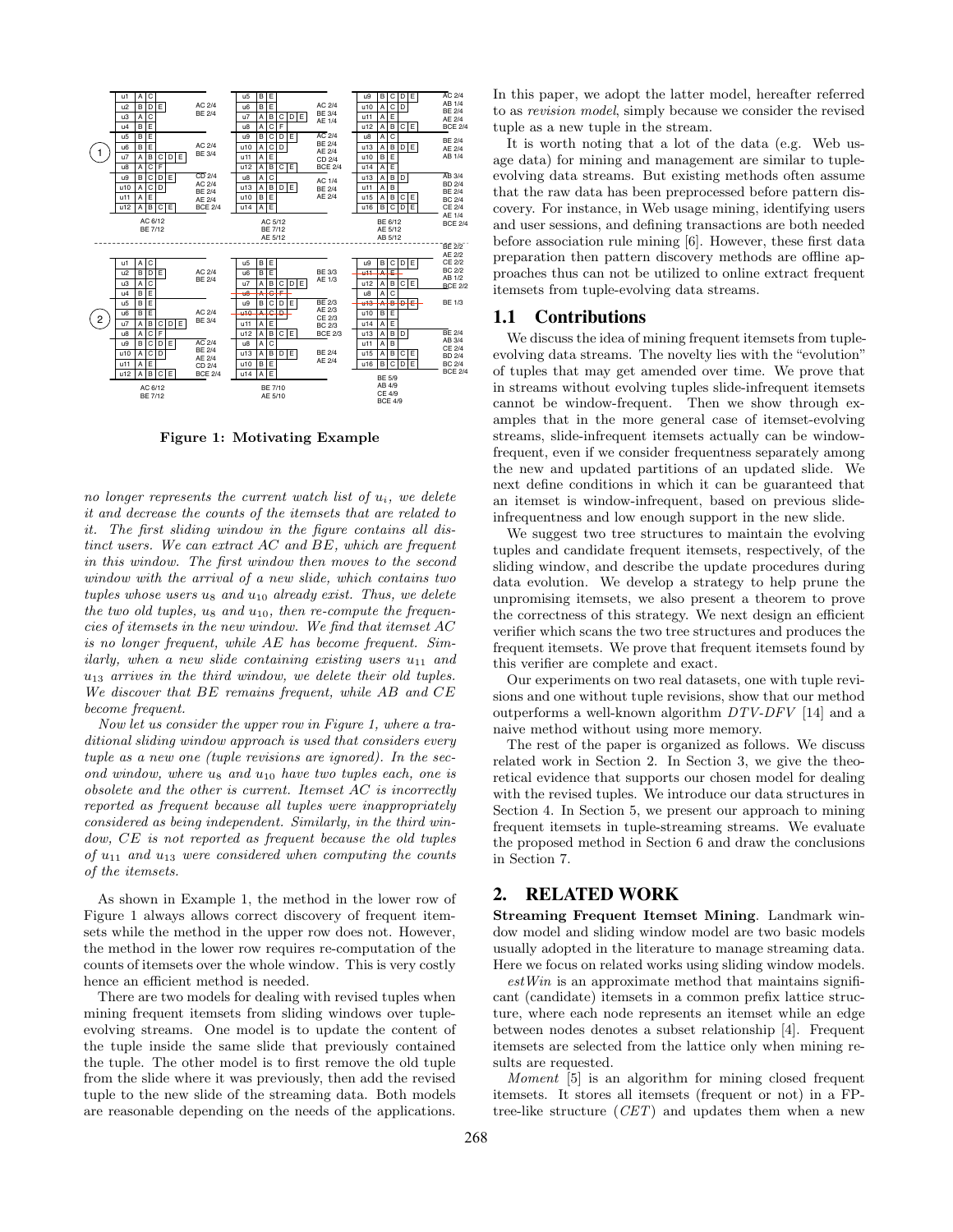transaction arrives or an old one expires. The method suffers when the number of transactions in the slide is large.

Mozafari et. al. [14] proposed a method for exact frequent itemset mining over large sliding windows, where each window is divided into similar-sized slides. In their approach, however, the reporting of frequent itemsets may be delayed by up to one window.

Tuple updates has been discussed extensively in the context of streams. The main problem is how to keep the patterns or query answers up-to-date when new tuples come and/or old tuples expire [8].

Tuple revisions are not the same as updates, tuple revisions are corrections as they invalidate previously processed inputs and all query results that were produced from them, while tuple updates do not invalidate any previously output query results [15]. To minimize the staleness of query results over streams with revision tuples, Alexandru Moga et al. proposed an efficient storage-centric framework for load management over the streams [13].

Parisa Haghani et al. studied the problem of continuous top-k query processing over multiple non-synchronized streams, where the attributes of an object arrive separately in different streams [9].

In [17], we present *ABS*-a user-centric data stream model. This model is suited to itemset-evolving data streams since it handles tuple revisions effectively. Moreover, it is good at preserving the long usage patterns and measures the bounce rate of a usage stream more authentically. Based on ABS, in [18] we investigated how to cluster itemset-evolving usage streams.

In summary, the related issue about mining frequent itemsets from itemset-evolving data streams, to the best of our knowledge, has not been investigated in the literature.

#### 3. PROBLEM ANALYSIS

Using the revision model, we now investigate the problem of mining frequent itemsets from sliding windows over itemset-evolving streaming data, where the windows are cut into smaller slides (panes). However, when tuples in the past slides get revised, we should make sure that the frequent itemsets derived are correct and complete. But this may require re-scanning of the past slides to recompute the counts of all the itemsets. To solve this problem, we present here the theoretical support that simultaneously eliminates the need for re-scanning the slides having updated tuples and guarantees that we can accurately identify all the frequent itemsets. The notations used in the paper are shown in Table 1.

| Table 1: Notation           |                                                |
|-----------------------------|------------------------------------------------|
| Symbol                      | Meaning                                        |
| $W, W_o, W_c$               | window, old window, current window             |
| W                           | number of transactions in $W$                  |
| $S_1,\ldots,S_n$            | slides                                         |
| $S'_1,\ldots,S'_n$          | updated slides                                 |
| $S_{-n}$                    | set of new transactions in $S_{n+1}$           |
| $S_{-}u$                    | set of updated transactions in $S_{n+1}$       |
| $l_1,\ldots,l_n$            | number of transactions in $S_1, \ldots, S_n$   |
| $l'_1, \ldots, l'_n$        | number of transactions in $S'_1, \ldots, S'_n$ |
|                             | itemset                                        |
| Count(I W)                  | count of $I$ in $W$                            |
| $\sigma, 0 < \sigma \leq 1$ | support ratio threshold                        |

Given a sliding window  $W$ , an itemset I has to be frequent in at least one slide in order to be frequent in the whole window, regardless of the size of the slides. That is:

THEOREM 1. Given a sliding window  $W = \{S_1, S_2, ..., S_n\},\$ an itemset I and a support threshold  $\sigma$ . I is infrequent in W, if I is infrequent in every slide.

PROOF. Let  $l_i$  be the number of transactions in the slide  $S_i$  (see Table 1). If I is infrequent in every slide then:  $Count(I|S_i) < \sigma \times l_i, \forall S_i, 1 \leq i \leq n$ . Hence:  $Count(I|W)$  $\sum_{i=1}^{n} Count(I|S_i) < \sum_{i=1}^{n} \sigma \times l_i = \sigma \sum_{i=1}^{n} l_i$ . Therefore, I is infrequent in W.

From Theorem 1, we can see that an itemset  $I$  should be frequent in at least one slide before it becomes frequent in the whole window, irrespective of the size of the slides. However, in the case of itemset-evolving streams, when the window moves from  $W_o$  to  $W_c$ , we have a different result. Recall that in itemset-evolving streams, tuples in past slides can be revised, that is, some tuples may be removed from the existing slides. Indeed, if  $I$  is infrequent in every slide of  $W_0 = \{S_1, S_2, ..., S_n\}$  and remains infrequent in the new slide  $S_{n+1}$ , I may be frequent in  $W_c$ . We give two counter examples in the following.

Let  $W_o = \{S_1, S_2\}, W_c = \{S_2, S_3\}, \sigma = 0.4$ . In  $W_o, l_1 =$ 55,  $l_2 = 45$ ; for itemset I,  $Count(I|S_1) = 21$ ,  $Count(I|S_2)$  $= 17$ . Then:

(i) If the total number of tuples in the sliding window remains the same, then  $|W_o| = |W_c| = 100$ . After some tuples of  $S_2$  were amended in  $S_3$ , in  $W_c$ :  $l_2 = 40$ ,  $l_3 = 60$ . Suppose that in  $W_c$ ,  $Count(I|S_2) = 17$ ,  $Count(I|S_3) = 23$ . We can see that in  $W<sub>o</sub>$ , I is frequent in neither slide; in the new slide  $S_3$ , it is still infrequent. However,  $Count(I|W)$  = 40 thus I becomes frequent in  $W_c$ .

(ii) Else, in  $W_c$ , let  $l_2 = 40$ ,  $l_3 = 55$ ,  $Count(I|S_2) = 17$  and  $Count(I|S_3) = 21$ . Then  $|W_c| = 95$ , and  $Count(I|W) = 38$ , although  $I$  remains infrequent in  $S_3$ , it becomes frequent in  $W_c$ .

When some slides have been updated, we need to guarantee the completeness of the frequent itemsets. Therefore, we may need to check the frequency of all the itemsets in all the previous slides as well as in the new one. To avoid such disadvantages, we need to correctly figure out which itemsets have become frequent and which have not. To this end. we first divide the new slide  $S_{n+1}$  into two parts, with one block  $S<sub>n</sub>$  containing only the new transactions and the other  $S_{-}u$  consisting of revised transactions, then propose the following theorem.

THEOREM 2. Let  $p_i$ , be the count of transactions in slide  $S_i$  in  $W_o$  that have been updated in the new slide  $S_{n+1}$  of  $W_c$ , where  $W_o = \{S_1, S_2, ..., S_n\}$ ,  $W_c = \{S_2, ..., S_n, S_{n+1}\}$ .

For all I, if it satisfies,

(1) not exists  $S_i$  in  $W_o$ ,  $1 \leq i \leq n$ , such that I is frequent in  $S_i$ .

(2)  $Count(I|S_{n+1}) < \sigma(l_{n+1} - \sum_{2}^{n} p_i).$ Then I is infrequent in  $W_c$ .

PROOF. For all  $I$  in  $W<sub>o</sub>$ , because of Theorem 1 and condition  $(1)$  we have:

$$
\sum_{2}^{n} Count(I|S_i) < \sigma \sum_{2}^{n} l_i, 2 \leq i \leq n
$$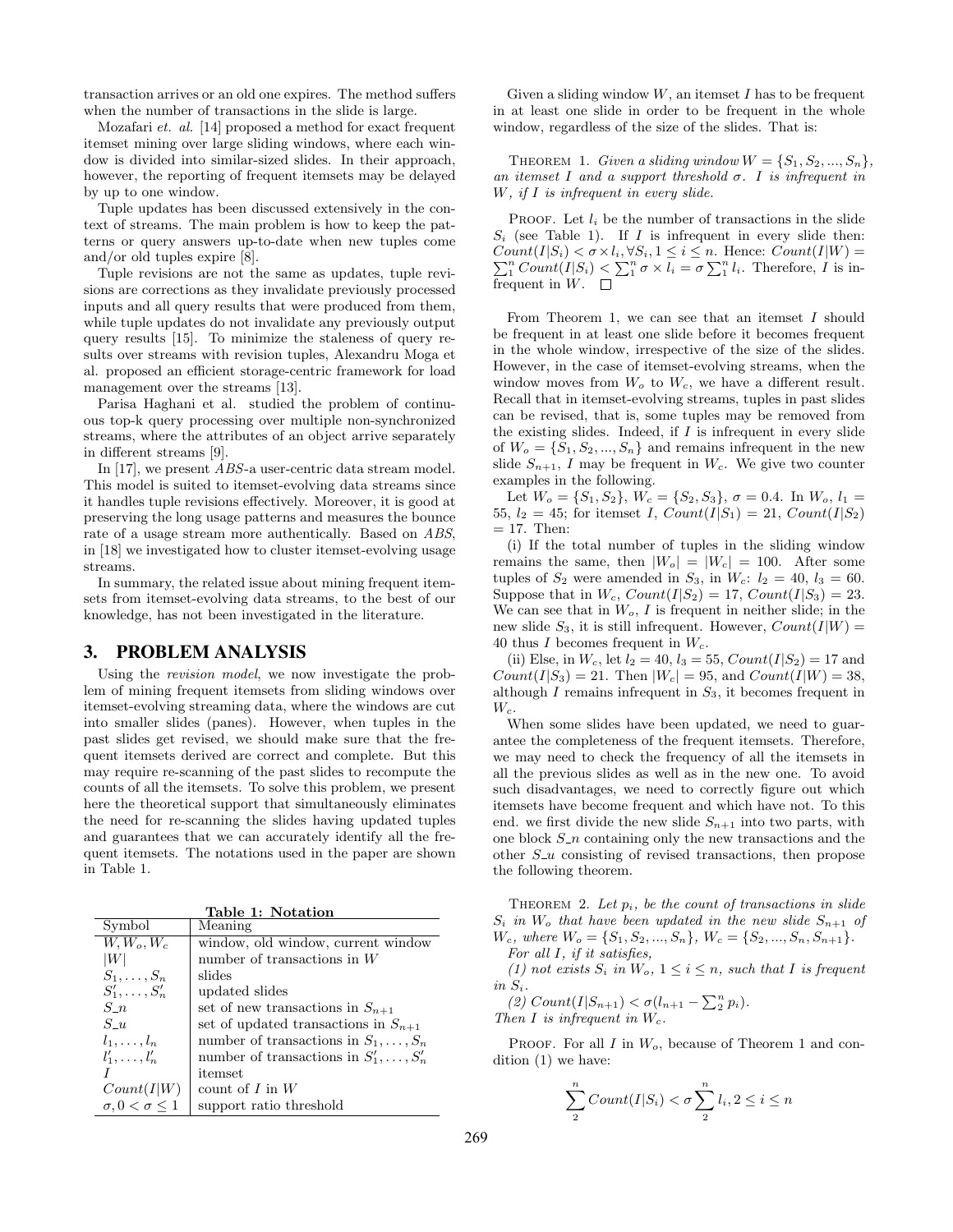Tuples in slides  $S_i$   $(1 \leq i \leq n)$  in  $W_o$  could be updated in slide  $S_{n+1}$  in  $W_c$ . Thus, the new count of I in  $S_i'$   $(2 \leq i \leq n)$ in  $W_c$  must not be greater than the old count in  $W_o$ . That is:

$$
\sum_{2}^{n} Count(I|S'_{i}) \leq \sum_{2}^{n} Count(I|S_{i}), 2 \leq i \leq n
$$

Moreover, for  $W_c$ , given condition (2), we can estimate  $Count(I|W_c)$  which is the count of I in  $W_c$ :

$$
Count(I|W_c) = \sum_{2}^{n} Count(I|S'_i) + Count(I|S_{n+1}) =
$$
\n
$$
\leq \sum_{2}^{n} Count(I|S_i) + Count(I|S_{n+1})
$$
\n
$$
< \sigma \sum_{2}^{n} l_i + Count(I|S_{n+1})
$$
\n
$$
< \sigma \sum_{2}^{n} l_i + \sigma(l_{n+1} - \sum_{2}^{n} p_i)
$$
\n
$$
= \sigma \{l_{n+1} + \sum_{2}^{n} (l_i - p_i) \} = \sigma \{l_{n+1} + \sum_{2}^{n} l'_i \} = \sigma |W_c|
$$

Thus  $Count(I|W_c) < \sigma |W_c|$  and according to Theorem 1, I must be infrequent in  $W_c$ .  $\Box$ 

Therefore, we can rely on Theorem 2 to guarantee the completeness of frequent itemsets discovered from the sliding window and in the meantime avoid scanning all past slides to rediscover frequent itemsets. Based on Theorem 2, we introduce Theorem 3 which allows us to easily separate the possible frequent itemsets from the unpromising ones.

THEOREM 3. Let  $S_{n+1}$  be divided into  $S_n$  and  $S_n$  and  $l_n$  and  $l_n$  their respective sizes. We introduce a new parameter  $\sigma'$ ,

$$
\sigma' = \sigma \times l_n / (l_n + l_n)
$$
 (1)

For all I, if I satisfies,

(1) not exists  $S_i$  in  $W_o$ ,  $1 \leq i \leq n$ , such that I is frequent in  $S_i$ .

(2) its support ratio is less than  $\sigma'$  in the new slide  $S_{n+1}$ . Then,  $I$  is infrequent in  $W_c$ .

PROOF. The number of transactions in slide  $S_{n+1}$  is  $l_{n+1}$ , thus  $l_{n+1} = l_n + l_n$ . According to condition (2) and equation 1 we have:

 $Count(I|S_{n+1}) < \sigma' l_{n+1} = \sigma l_n = \sigma(l_{n+1} - \sum_{i=1}^{n} p_i)$ 

Therefore, the conditions of this theorem are exactly the same as those in Theorem 3. Thus this theorem holds.  $\Box$ 

As a consequence of Theorem 3, we do not have to scan old slides to make sure that the frequent itemsets are completely discovered; instead, all we have to consider are those itemsets whose support ratios in the new slide are no less than  $\sigma'$ .

It should be noted that when we calculate the revised tuples in Theorem 3, we do not include the ones from the expired slides. In other words, tuples updated from the expired slides are considered to be new tuples in the new slide.

#### 4. DATA STRUCTURES

We propose two novel tree-based data structures that allow us to efficiently extract frequent patterns from itemsetevolving streams. swTree stores all tuples in the sliding window, while *cfTree* keeps candidate-frequent itemsets.

#### 4.1 swTree: Sliding Window Tree

swTree always holds all transactions in the current sliding window. Items in tuples are ordered by canonical order. When a tuple is inserted or amended, we keep a reference pointer to the according node in swTree.



Figure 2: swTree structure

Figure 2 shows the swTree structure for window 1 in Figure 1. We can see that our structure contains four parts: Users, Slides, swTree and a Header table. Each user is uniquely identified and points to the node in  $\textit{swTree}$ , which is the last item of his/her tuple after it has been inserted in the structure. For example, user u1 with itemset AC points to the according node C that follows node A (A/C) in swTree. Keeping such pointers allows us to update the tuples efficiently. The slides structure is the same as in a classic sliding window. For swTree, we keep a header table that is the same as that in the FP-tree [10]. This header table stores all distinct items with their frequencies and a list of pointers to the nodes in swTree having the same item.



Figure 3: Updated swTree structure

Consider again the lower row in Figure 1. After slide S1 expires, window 1 moves to window 2. Figure 3 shows the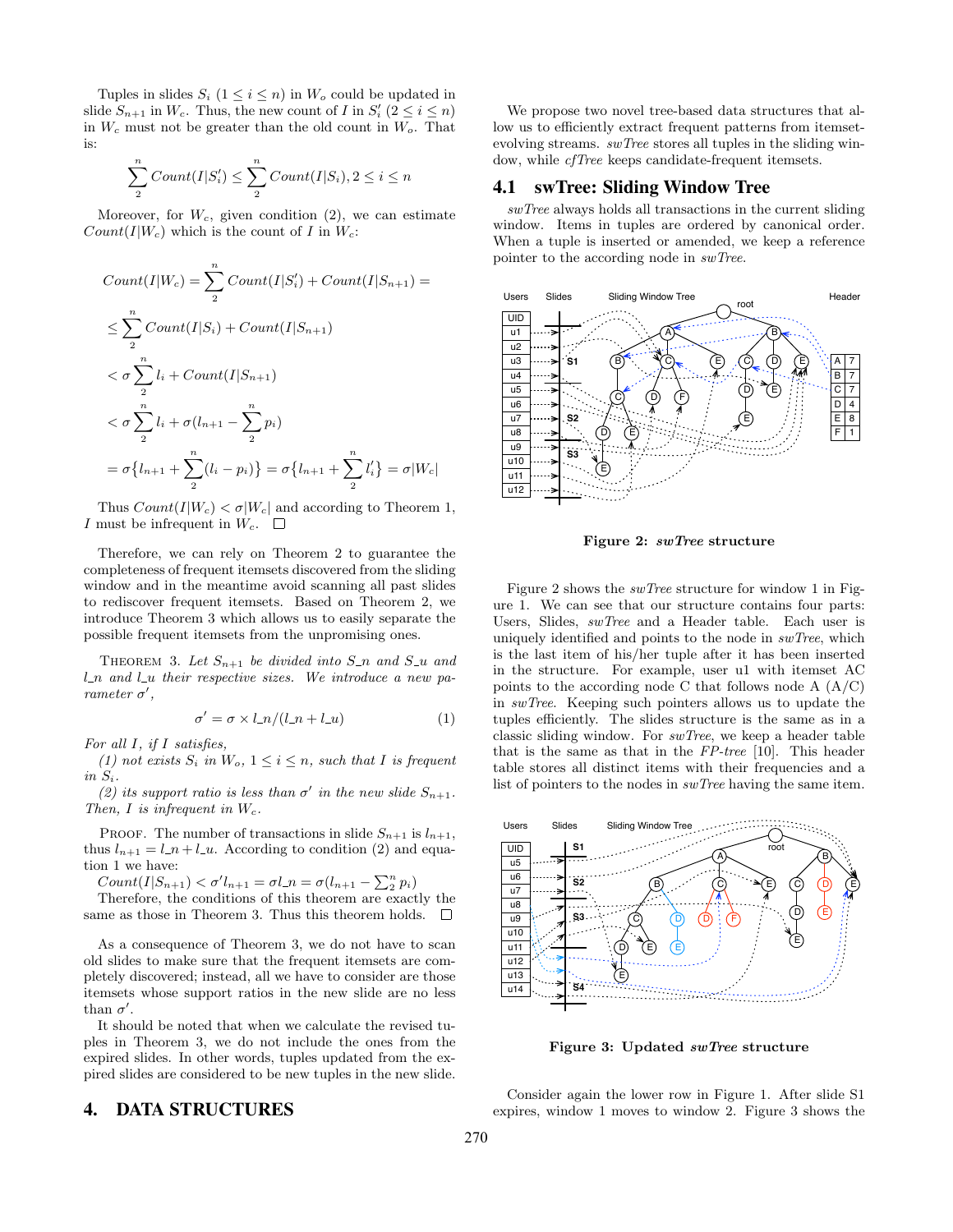new swTree representing all the tuples in window 2 (for the sake of clarity, the header table has been omitted from the diagram). To update *swTree* from window 1 to window 2, we take the following steps:

- for expired slide(s), we simply remove all the pointers related to that slide and decrease the counts of all ancestor nodes. Therefore, all pointers related to s1 are deleted.
- for amended tuples, we decrease the counts of old ancestor nodes and update the related pointers. For example, when u8 is revised, we delete the old pointer from S2, which is  $A/C/F$ , and add a new pointer in S4 to the last node of the new tuple, which is A/C.
- for the new slide that arrives, we insert the new tuple to the swTree, then draw pointers from the users to the corresponding tuples in swTree.

When updating tuples in the classic sliding window, old tuples first have to be retrieved in the window, then new tuples can be added. Using swTree structure, however, tuple revisions and slide expirations are quickly handled.

#### 4.2 cfTree: Tree Keeping Candidate Frequent Itemsets

cfTree keeps only candidate-frequent itemsets and itemsets discovered from the new slide are added to it. Meanwhile, we update the frequencies of the related itemsets in cfTree.

The structure of *cfTree* is similar to FP-tree [10], with the only difference being that we associate a slide id to each node in cfTree. The slide id registers the id of the most recent slide where the itemset was found to be frequent. So, when an existing itemset is found frequent in the current slide, the slide id of the corresponding node is updated to this current slide id. The reason that we add such a slide id is that *cfTree* can grow very large. Therefore, we need a strategy to help prune the unpromising itemsets. We develop such a strategy according to the following theorem.

Theorem 4. Let csn be the current slide id and n the number of slides in W. For an itemset I, let nd be the according node in cfTree and nd.sn the id of the most recent slide where I was found frequent. We have

 $∀$  itemset I, if csn - nd.sn $≥n$ , then I must be infrequent  $in\,\,W$  thus can be pruned from cfTree.

PROOF. Let  $S_1$  denotes the most recent slide where I was found frequent.  $csn - nd.sn \geq n$ , thus I must not be frequent in any of the m followed slides  $S_j$ ,  $2 \leq i \leq m+1$ ,  $m \geq n$ . Given the number of slides in a sliding window is n, according to Theorem 1,  $I$  must be infrequent in the current sliding window. Therefore, I can be safely pruned from  $cfTree. \square$ 

According to Theorem 4, we can make a breadth-first traversal over cfTree and prune all nodes that satisfy its condition.

But does cfTree contain all itemsets that are actually frequent in the current sliding window? The following theorem answers to this question.

THEOREM 5.  $\forall I \notin in$  cfTree pruned using Theorem 4, I must be infrequent within the current sliding window.

PROOF.  $\forall I \notin \text{cfTree}$ , if I is frequent in the current sliding window then, according to Theorem 1, I should have been frequent in at least one of the  $n$  recent slides in the window. Then  $I$  should have been added to  $cfTree$  and not pruned from it as it must not satisfy the condition of Theorem 4. So I must exist in cfTree, which is contradictory to the conditions that  $I \notin c$  *fTree.* Thus, the assumption does not hold. Therefore,  $\forall I \notin \text{in}$  cfTree, I must be infrequent in the current sliding window.  $\square$ 

#### 5. MVERIFIER: VERIFICATION METHOD

We introduce a novel verifier with the goal of getting the exact counts for all itemsets of cfTree from swTree. That is,  $\forall$ *itemset*  $I \in$  *cfTree*, what is the support of *I* in swTree? Our general idea is one to one sub-tree mapping and verification. We adopt a top down mapping, starting from the roots of both trees, traversing their descendants and verifying the itemsets successively. Most importantly, this mapping verifier method can avoid the excessive building of conditional trees used by a conventional FP-growth algorithm [10].

| <b>Algorithm 1:</b> The Mapping Verifier                             |  |
|----------------------------------------------------------------------|--|
| <b>Input:</b> $cfTree$ , $swTree$                                    |  |
| <b>Output:</b> the count for each itemset of cfTree in swTree        |  |
| begin<br>1                                                           |  |
| <b>foreach</b> cfchild $\in$ root of cfTree <b>do</b><br>$\mathbf 2$ |  |
| $supp_{cfchild}=0;$<br>3                                             |  |
| $suchildren \leftarrow$<br>4                                         |  |
| access header of swTree and find each swchild                        |  |
| such that cfchild $=$ swchild;                                       |  |
| for each swchild $\in$ swchildren do<br>5                            |  |
| $supp_{cfchild}$ + = $supp_{swchild}$ ;<br>6                         |  |
| if $supp_{cfchild} \geq supp\_threshold$ then<br>7                   |  |
| $mverify(cfchild, \;swchildren);$<br>8                               |  |
| я                                                                    |  |

Algorithm 1 explains how the approach works. The inputs are  $cfTree$  and  $swTree$ . For each child of  $cfTree$ , we access the header of swTree looking for subtrees that match such child (line 4). After updating the counts (line 6), if its support is above the support threshold, we will recursively verify its descendants (line 8).

The calculation of the exact counts of itemsets is given in the mverify function, shown in Algorithm 2. For each node of the *cfTree*, we look for the corresponding children in swTree (line 4). After updating the count of the considered node, if its support is above the support threshold, we will recursively verify the its descendants (line 8).

THEOREM 6. The frequent itemsets found by the mapping verifier are complete and exact.

PROOF.  $\forall$  itemset  $I \in c$  f *Tree* that begins with an item s and ends with  $t, s \prec t$ , we should guarantee that all paths in swTree containing I should be found, and each path should be calculated one and only one time for I.

(1)The completeness of transactions/paths containing I. If I is a true frequent itemset within the sliding window swTree, then it must have been frequent in one or more past slides of the window.  $I$  must have been registered in  $cfTree$ as we keep all the frequent itemsets in each slide. Since both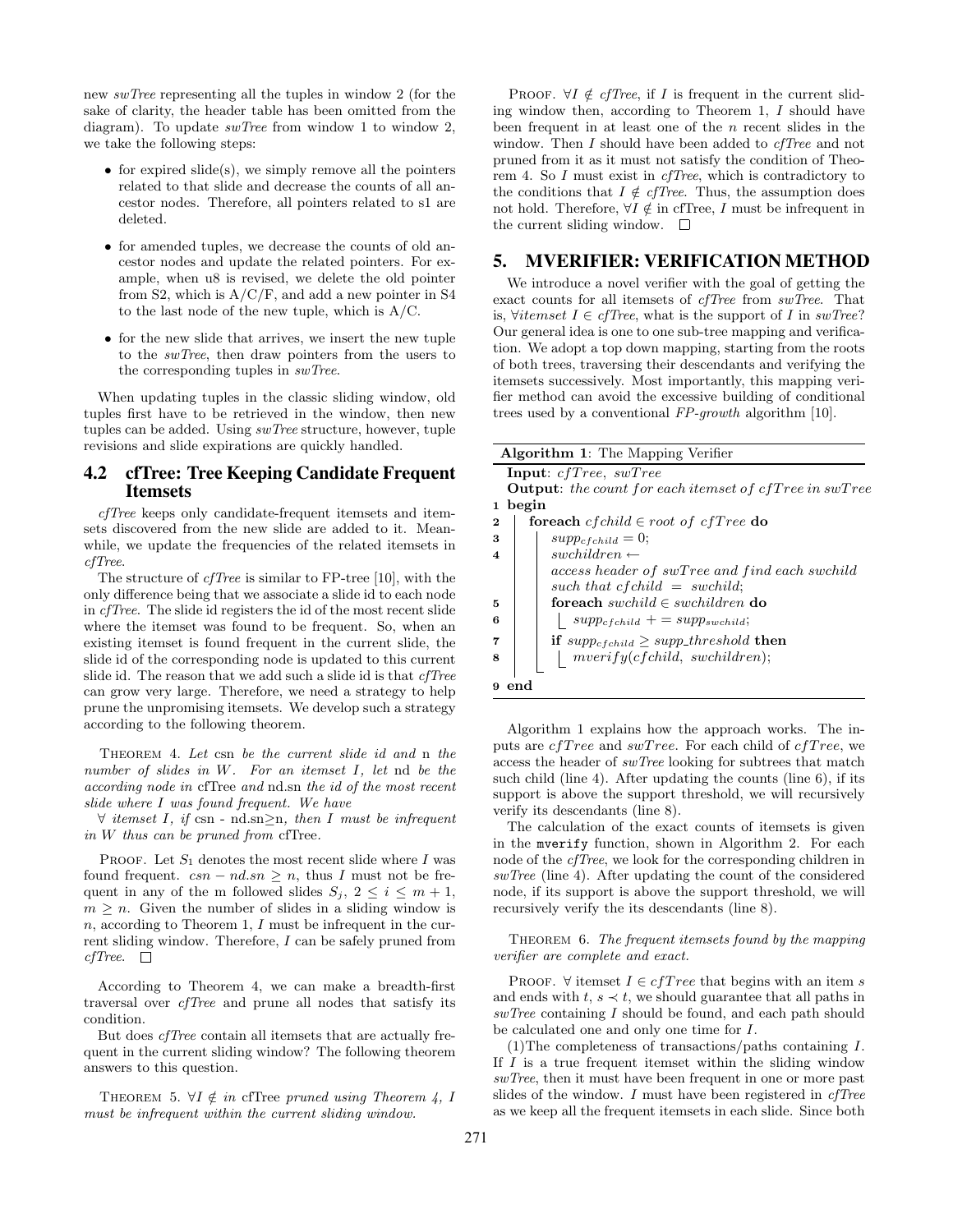#### Algorithm 2: mverify

Input: cfroot, swroots

Output: the count for each itemset of cfroot in swroot 1 begin 2 foreach cfchild  $\in$  children of cfroot do  $3 \mid$  supp<sub>cf child</sub> = 0; 4 | swchildren ← find each swchild  $\in$ 

swroots, such that cfchild  $=$  swchild; 5  $\vert$  foreach swchild  $\in$  swchildren do 6 | |  $\supp_{cfchild} += supp_{swchild};$ 7 if  $supp_{c\text{-}fchild} \geq supp\_threshold$  then  $8$  | | mverify(cfchild, swchildren); 9 end

cfTree and swTree are ordered in the same way, the mapping verifier is able to map  $I$  from  $cfTree$  to all related transactions/paths in  $swTree$  that contain  $I$ . Therefore, when the verifier traverses all the sub-trees, it is able to find all distinct transactions containing  $I$ . Hence the verifier can find in swTree all the expected transactions containing I.

It should be noted that the mapping of  $I$  is stopped at an item immediately whenever the support of this item of I in swTree is below the minimum support, or when the verifier could not find such an item following the path of I in swTree. Will we miss the true frequent itemsets that are composed of the same prefix except for the stopping item, and items of I that are after the stopping item? If these itemsets are candidate patterns in cfTree, they must follow paths that are different from I. Since cfTree keeps all possible frequent patterns, each itemset should have already been registered in another path of cfTree. Therefore, we will also verify these itemsets and not miss the true frequent itemsets when applying this stop condition.

 $(2)$ The exactness of the counts for I. Given items in I and swTree are ordered identically, the verifier matches items in I sequentially, from  $s$  until  $t$ , each time searching for the same item in *swTree* for paths that have satisfied previous matchings of items. Therefore, the count for  $I$  must be calculated exactly.  $\quad \Box$ 

Discussion. FP-growth [10] and SWIM [14] are well-known algorithms for mining frequent itemsets, but they suffer from the exhaustive conditionalization and sub-trees merging for every itemset in the FP-tree. SWIM differs from FP-growth mainly in that it refers to the candidate frequent itemset tree when conditionlizing the sub-trees. Our method, however, matches cfTree directly to swTree without repeated conditionlization and sub-tree mergence. Since all we have to verify are the itemsets in cfTree, our verifier goes top-down in swTree referring to *cfTree*, and verifies the sub-trees based on the results from their ancestors. As such, our method greatly reduces the verification cost.

## 6. EXPERIMENTS

We conducted experiments on a real-world dataset: the mobile browsing data of smart phone subscribers on the portal of a large telecom. The telecom mobile browsing data is 21.8 GB, and there are more than 8000 Web pages divided into 23 different categories (sports, weather, technology, etc.). To test the efficiency of our counting algorithm, we also use a public dataset kosarak that has no tuple revisions. For simplicity, the naive method, which mines frequent itemsets from scratch whenever the window shifts, is called naiveMethod. Our framework is named Fideo (Frequent itemset mining from data streams with evolving tuples), while  $Fideo.D$  represents our method combined with the delayed verification strategy used in [14].



Figure 4: Scalability on Kosarak



Figure 5: Scalability with Window Sizes

#### 6.1 Efficiency of Counting Algorithm

First, we compare the performance of mVerifier and DTV-DFV [14] which has shown to be an order of magnitude faster than Apriori [1] and FP-growth [10]. DTV-DFV, however, needs to recursively build conditional trees to get the counts for the candidate itemsets, while mVerifier eliminates building such conditional trees, it counts the supports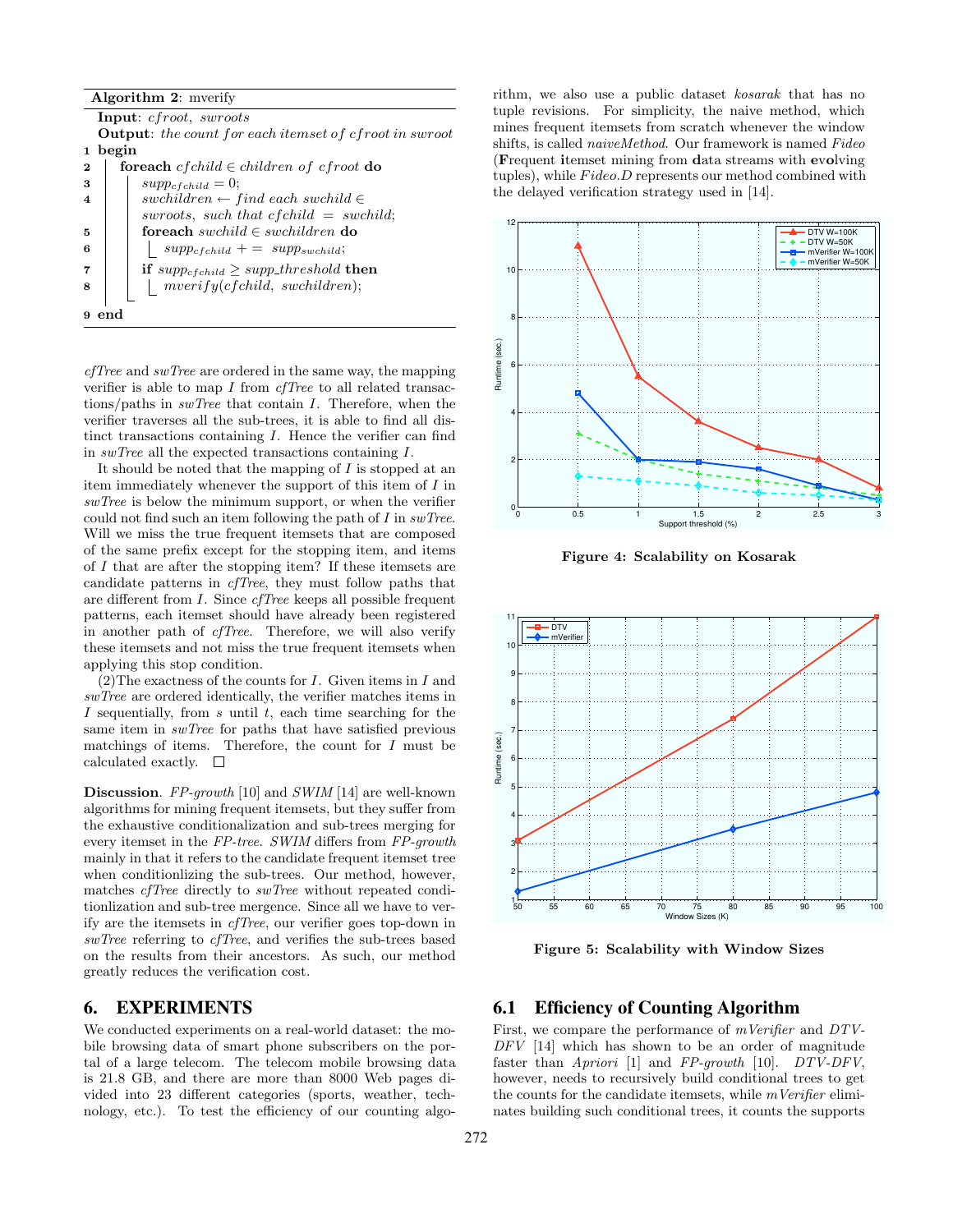

Figure 6: Memory Consumption

of the candidate itemsets top-down and stops the verification of a subtree immediately once the count of its prefix itemset is verified below the minimum support. During the comparisons, we input the same window of data and candidate frequent itemset tree to both methods, and ask them to return the frequent itemsets in the window and their respective supports. The dataset used is kosarak which is a public real dataset<sup>1</sup>.

We test the efficiency of  $m\textit{Verifier}$  with different support thresholds from  $0.5\%$  to  $3\%$ . As shown in Figure 4, *mVerifier* is indeed faster than DTV-DFV verifier; twice as fast as  $DTV-DFV$  when the support threshold is low, i.e. when there are many qualifying patterns, for the pattern matching with a lot of candidate itemsets by recursively building the conditional trees becomes very expensive.

We also evaluate the scalability with the window sizes. Here we use kosarak dataset and the support threshold is fixed to 0.5%. We test three window sizes: 50K, 80K and 100K. Depicted in Figure 5, both mVerifier and DTV-DFV show linear scalability with the window sizes. However,  $m\text{Verifier}$  is much more scalable than  $DTV-DFV$ . Overall, as the window size grows up or the minimum support threshold reduces, the difference between the two counting methods becomes larger and larger.

During the experiments with varying window sizes, we also notice that the maximum memory occupied by these two counting algorithms is almost the same, although  $mVer$ ifier takes slightly less memory. This observation illustrates that mVerifier runs much faster but consumes no more memory than DTV-DFV.

We conduct experiments to verify the memory requirements for naive method,  $Fideo$ , and  $Fideo$ . On the same dataset with varying window and slide sizes, by monitoring the maximum memory occupied by these methods.

The memory cost for Fideo consists of three parts: (i) swtree which compacts all the tuples of a sliding window in a tree, (ii) cftree which keeps the candidate frequent itemsets in a tree, and (iii) memory overhead when verifying the candidate itemsets. Fideo.D, in addition to the above three parts, needs additional memory for the auxiliary arrays attached to the nodes of *cftree*. The memory consumption of swTree and cfTree should be the same for Fideo and Fideo.D. Fideo.D, however, needs less memory during verification of candidates compared to Fideo, for it only verifies cfTree in the expiring slides and revision tuple trees. While for Fideo, it also needs to verify new candidates in swTree to get their counts. The naive method still needs swTree to hold the transactions in the sliding window (i.e. (i)), and also memory space to discover frequent itemsets from the whole window (i.e. (iii)). But when the window is large, (iii) for the naive method should be larger than that of Fideo (and Fideo.D), since it needs to build lots of conditional trees recursively. We would like to note that (iii) memory cost is much larger than (i) and (ii).

Figure 6 shows the results of the experiments in terms of physical memory requirements with a variation of support thresholds, with the window size set to 40,000 and slide size being 2,000. Our first observation from Figure 6 is that when the support threshold is low, the memory requirements for these three methods are very close. As discussed in the above passage, this is due to the (iii) memory overhead for the naiveMethod when the window is large. But naiveMethod does require less memory when the support threshold is large (e.g. 4%). Our second observation is that the memory consumptions for Fideo and Fideo.D are stable, irrespective of the support thresholds. We also vary the slide and window sizes, but the maximum memory usages for these methods are similar to those in Figure 6. This is because the memory cost of all the methods are more influenced by the (iii) cost, while (iii) cost is influenced by both the window size and the number of distinct items [11, 3].

#### 6.2 Runtime Efficiency

Finally, we investigate the runtime efficiency of all the methods. Before presenting the results, we would like to note the total time elapsed in mining each pane/slide in the window is larger than directly discovering frequent patterns from the sliding window. Thus although pane-based sliding windows enables the incremental mining and maintenance of frequent itemsets, there is indeed no free lunch for Fideo and Fideo.D, since they need to spend more time extracting frequent itemsets in each pane, than the naiveMethod that only extracts frequent patterns from the window. In fact, this is also the reason that the speedup over the naiveMethod is not very huge: Fideo and Fideo. D save up to 50% of the time needed by the naiveMethod.

In Figure 7, we fix the window size as 50K and the slide size as 2k. We observe that when the support threshold is large (4%), the naiveMethod uses even less time than the improved methods, for the number of frequent itemset candidates are not large. However, the lower the support threshold, i.e. there are lots of candidate itemsets, the faster Fideo and Fideo.D. When support threshold is 0.5%, Fideo and Fideo. D are more than 50% faster than the *naiveMethod*.

In the next series of experiments, we set the support threshold to 1% and the number of slides to 20, then vary the sizes of the slides. Shown in Figure 8, when we increase the slide sizes from 2000 to 3500, we see that the *naiveMethod* is more influenced by the slide sizes (window sizes), while Fideo and Fideo. D scale better with respect to the slide sizes.

 $1$ http://fimi.ua.ac.be/data/